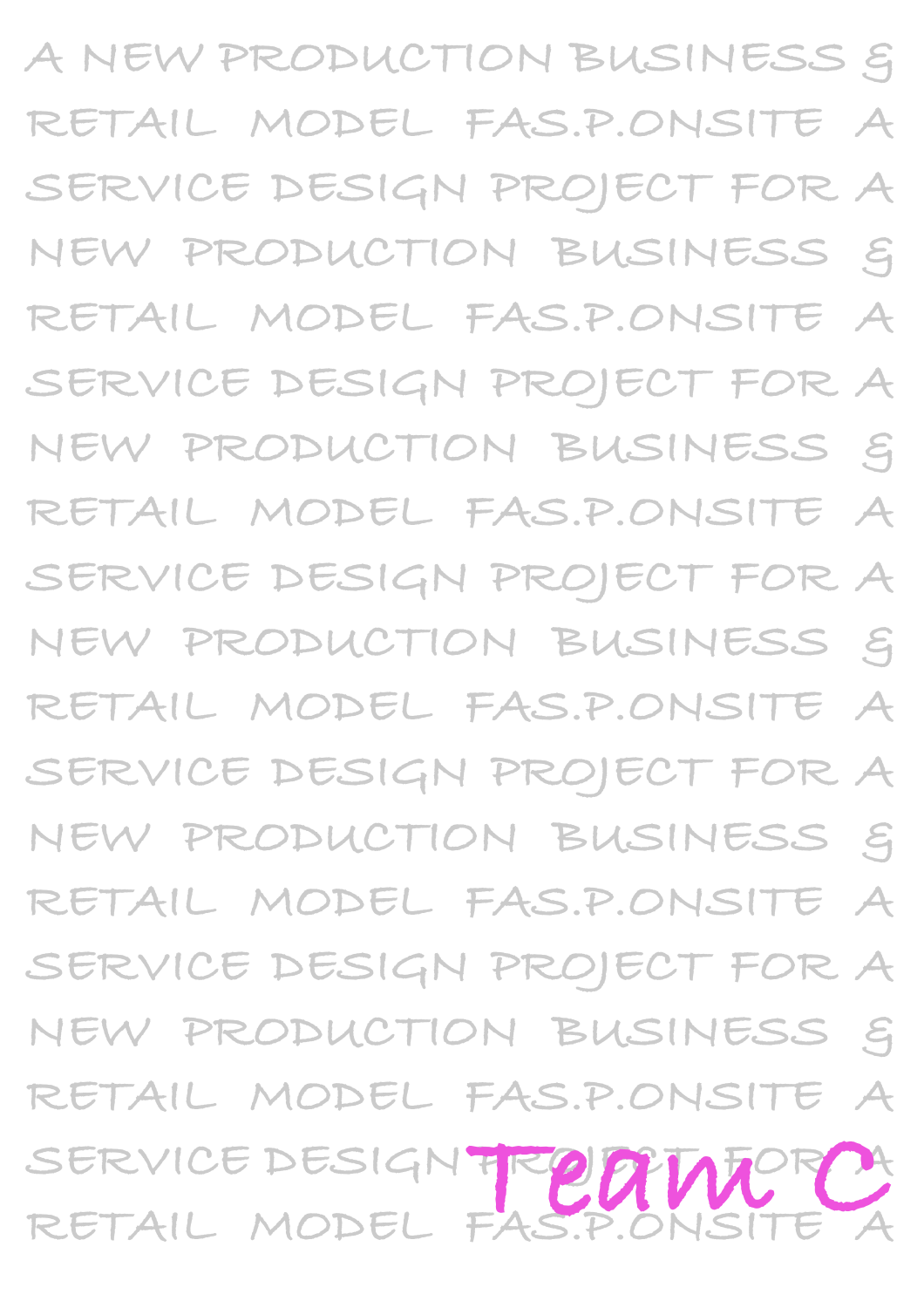# Index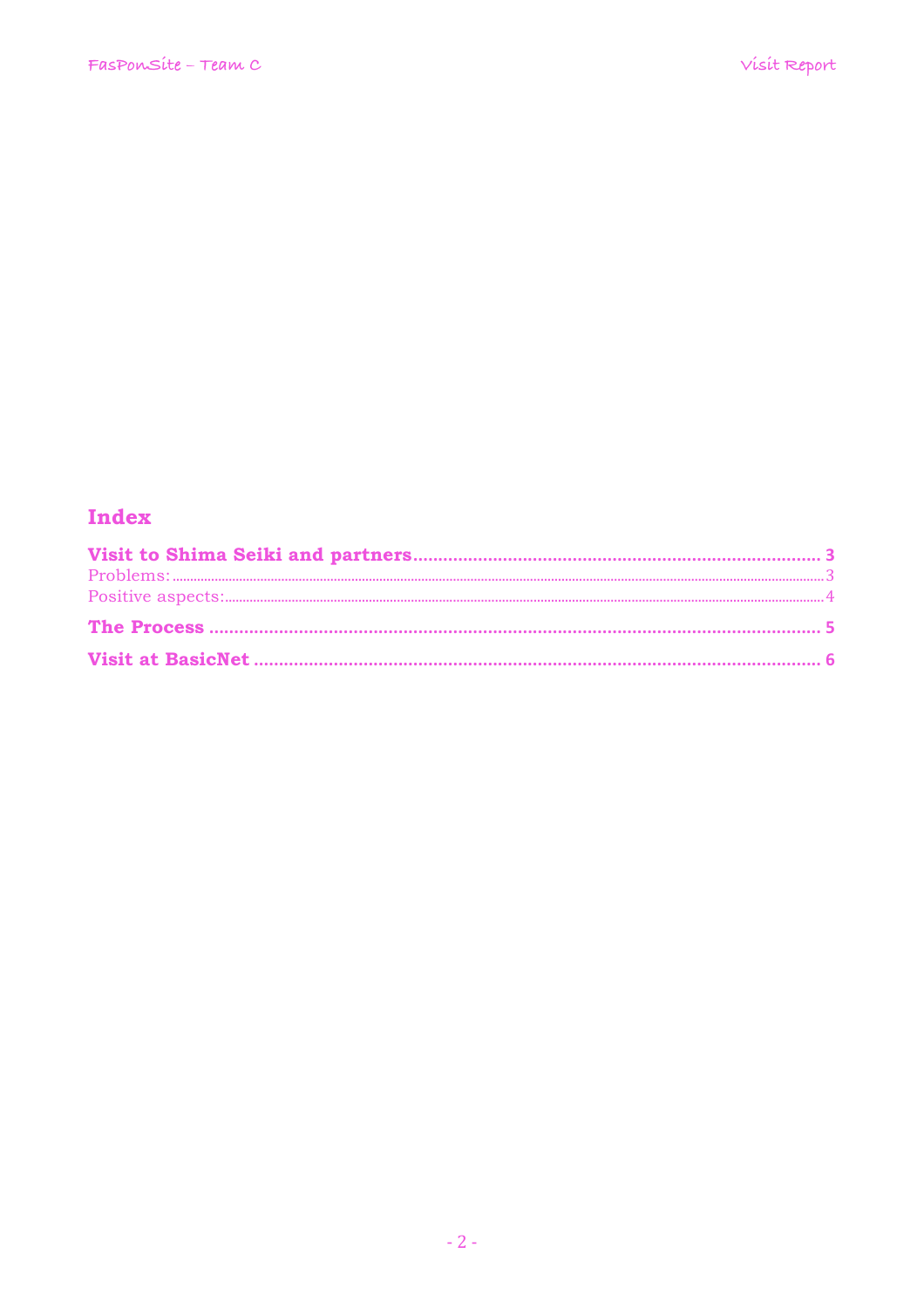## **Visit to Shima Seiki and partners**

The visit at the textile district of Carpi, one of the most important in the north of Italy, was an important occasion to make us aware about limits and possibilities of Fas.P.onSite project so as to use them as a start point for a future planning.

The two visits in Carpi show us that the Shima Seiki machineries are more flexible that what we expected, but underlines also some technical problems that we have not consider.

### **Problems:**

First of all **the post production treatments**: the machines could work with a lot of different materials, basically all the ones that could be produced as thread (also new synthetic materials with high performances, as Kevlar), but a lot of them need at least to be washed after the production because hot water shrink them. This technical problems could be solved in two different ways: the first one is introducing also this phase in the process, extending the production time (in our opinion at least a few days to be economically convenient); second possibility is using only fibres that have not this problem, basically all the synthetic ones. Other problems are the ones correlated to the product, which have to be controlled with specific techniques (as bright table) to detect possible design fault and must be refined adding buttons, zip, collar ecc. This phase could be not skipped and must be schedule.

Second problem is **the fineness**: each machine could work only with one or two (with particular devices) fineness. This implies that we need at least four machines to cover all the range of fineness, from the biggest one (number 3), to the thinnest one (number 18). This problem could be solved choosing a specific kind of product, for example only cashmere jumpers. Obviously the number of machines that we need is directly correlated to the production productivity that we want to reach. Considering that a normal product requires more or less one hour, we want to suggest two machines for each fineness that we want to realize.

Third problem is **the prototype's need**: the complexity of programming the machines requires at least two prototypes to obtain a final product without design faults; after that the production process is not sensible to the environment factor, as temperature or humidity, and it is possible to continue with a mass production. In our contest this technical necessity could be a big problem, because it is impossible to realise two prototypes for each customer. However we could skip this phase if we develop a customization process that doesn't require any on demand prototypes (one example could be a colours customization of standard models).

Another problem is **the software complexity**: Shima Seiki provides both the machine and the software to programme it, which is very flexible and with a big library of standard products that could modified. On the other hand, the software complexity doesn't allow users to self-made their product and, for that reason, we need a "genius" that supports the client in their creations. Finding these qualified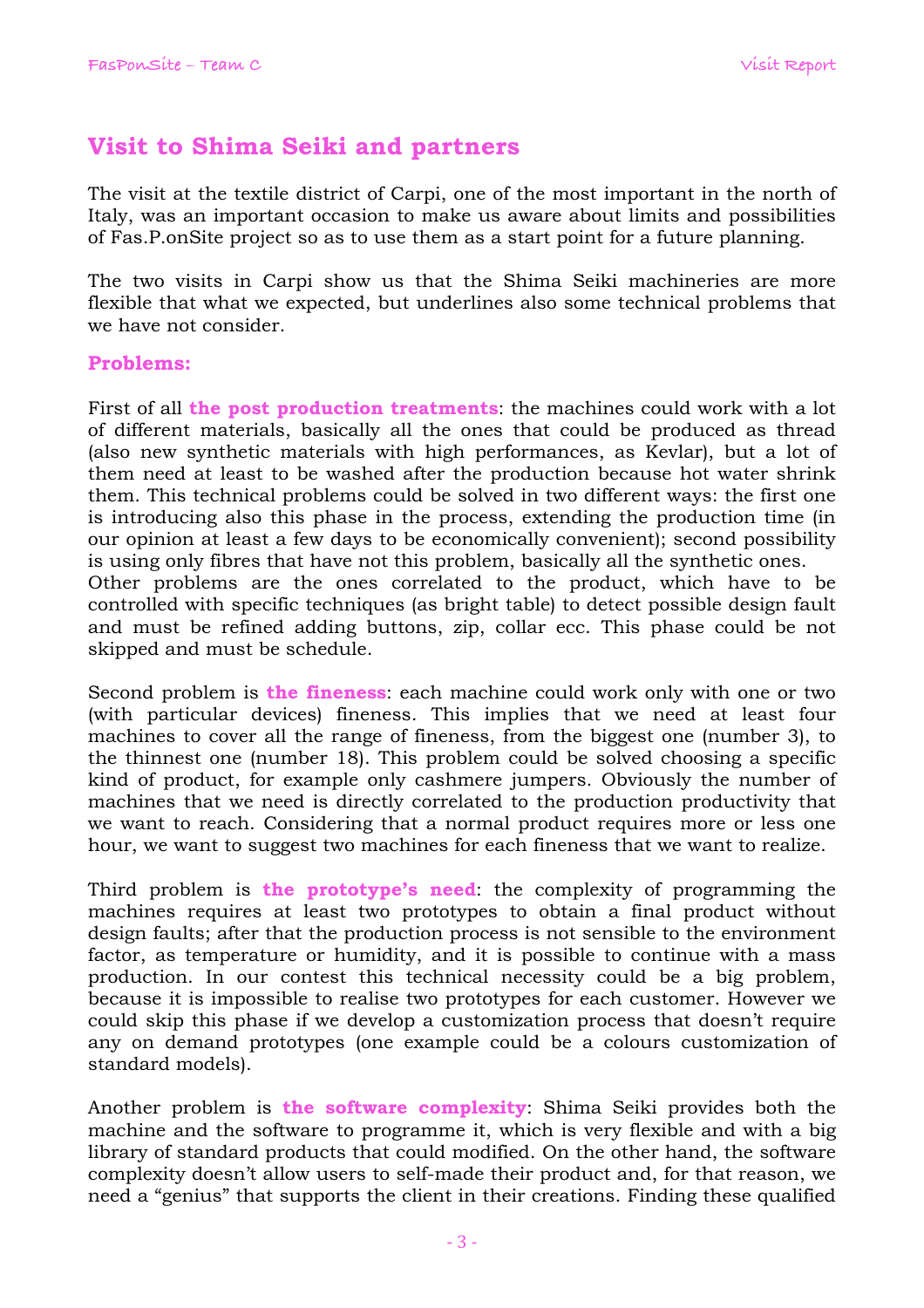people in very difficult (there are just a few specialist available on the market) and train them require at least six months.

To conclude, we would like to underline **the noise of the machinery**: during the production each machine make a lot of noise and this imply that it is not possible to put it in the middle of our fashion lab.

#### **Positive aspects:**

There are also some positive aspects that surprise us; fist of all **the facility to change the yarn**. Change materials or colour is so simple and quickly that in our schedule we could not consider the set-up time. In addiction to that, there are also some machines with an automatic magazine of threads.

Other important aspect is **the safety of the production**: the Shima Seiki machines are furnished with some error-detector that could automatically stop the production if something is wrong. When the problem is solved the production will continue automatically, without any fault for the item that was processing. However, it is not possible to solve the problem with remote controls, so we need at least one supervisor.

Also **the maintenance** was a surprise: basically the only maintenance that is necessary is a periodic cleaning of the machine. The frequency of that operation in strictly correlated to which finesses and which materials we want to use.

Other important aspect is **the interaction software/hardware**: it is internet based and that means that it is not necessary to produce where we design and programme the machines. That also means that we could realise a network of labs that cooperate with the same software expert, a good solutions to decrease the number of people that must be trained.

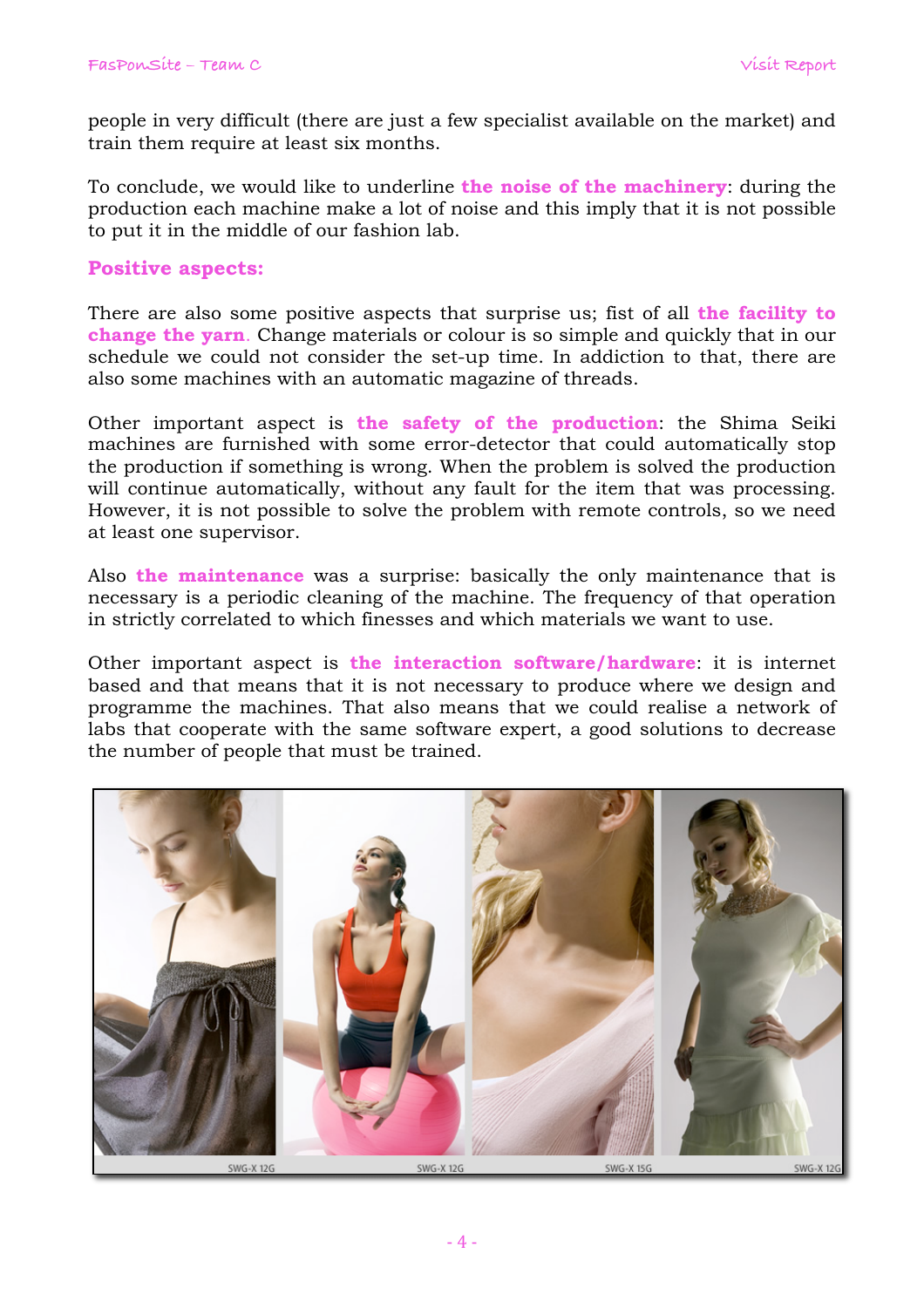## **The Process**